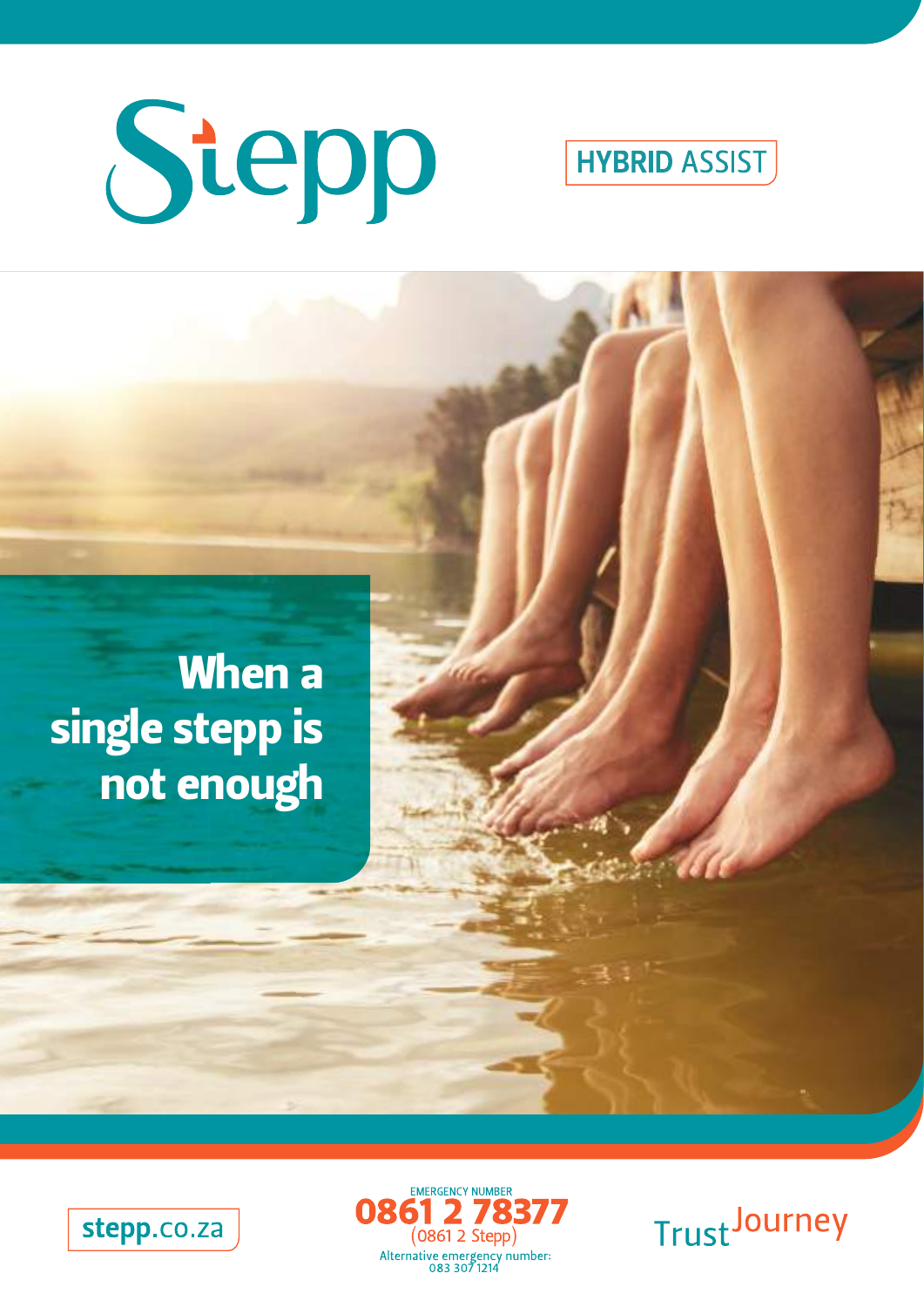# tepp

## Roadside & Accident Assistance

### Roadside Assistance

Members have access to the following services in the event of a roadside emergency (limited up to R750 per incident):

- Flat battery jump start only (replacement of battery for the member's account)
- Flat tyre (help with change of tyre)
- Keys locked in vehicle (unlocking only)
- Fuel assistance (limited to five liters per incident)
- Minor roadside–running repairs (electrical, coil, immobilizer etc.)
- Transmission of urgent messages

#### Tow-in

Tow-in service to the nearest approved dealership (if under warranty), repair centre or panel beater in the event of:

- Mechanical breakdown covered up to R750
- Electrical breakdown covered up to R750
- Accident damage cost covered to the nearest approved panel beater up to a limit of R1850

### Courtesy Transport

Where the vehicle needs to be towed to a repairer, we will arrange for the occupants of the vehicle (up to a maximum of two persons) to be transported to a nominated destination where the breakdown has occurred within a 40 km radius of your normal place of residence.

#### Hotel Accommodation

Where the breakdown has occurred outside a radius of 100 km from your normal place of residence, resulting in an overnight delay, we will arrange hotel accommodation for the occupants of the vehicle (up to a maximum of four people). Cover up to R500.

#### Car Rental

If the circumstances of the problem entitles you to the hotel accommodation benefit but you would prefer to continue with your journey immediately, we will arrange for a rental car to enable you to reach your destination, subject to your qualifying for a rental vehicle in terms of the car rental companies general terms and conditions. The costs incurred will be confined to rental charges; delivery and collection of the hire vehicle, and the car must be surrendered on arrival at your destination. Cover up to R500 and subject to availability.

#### Vehicle Repatriation

In the event of a member's vehicle being left for repairs, we will pay up to R500 for 24-hour, Group-B car rental or a flight ticket to collect the vehicle after repairs. Alternatively, should the vehicle have been towed to a dealership closer to the member's place of residence, we will supplement the additional tow costs with the costs of car rental.

#### Overall limit of R5 000 per annum per policy.

*\*Please note: This cover excludes all vehicles over 3 500kg. A member will not be entitled to service where the vehicle is not in a roadworthy condition. Any costs incurred through arrangements made by the member without prior authorisation shall not be reimbursed. Assistance is only available in South Africa, Lesotho and Swaziland.*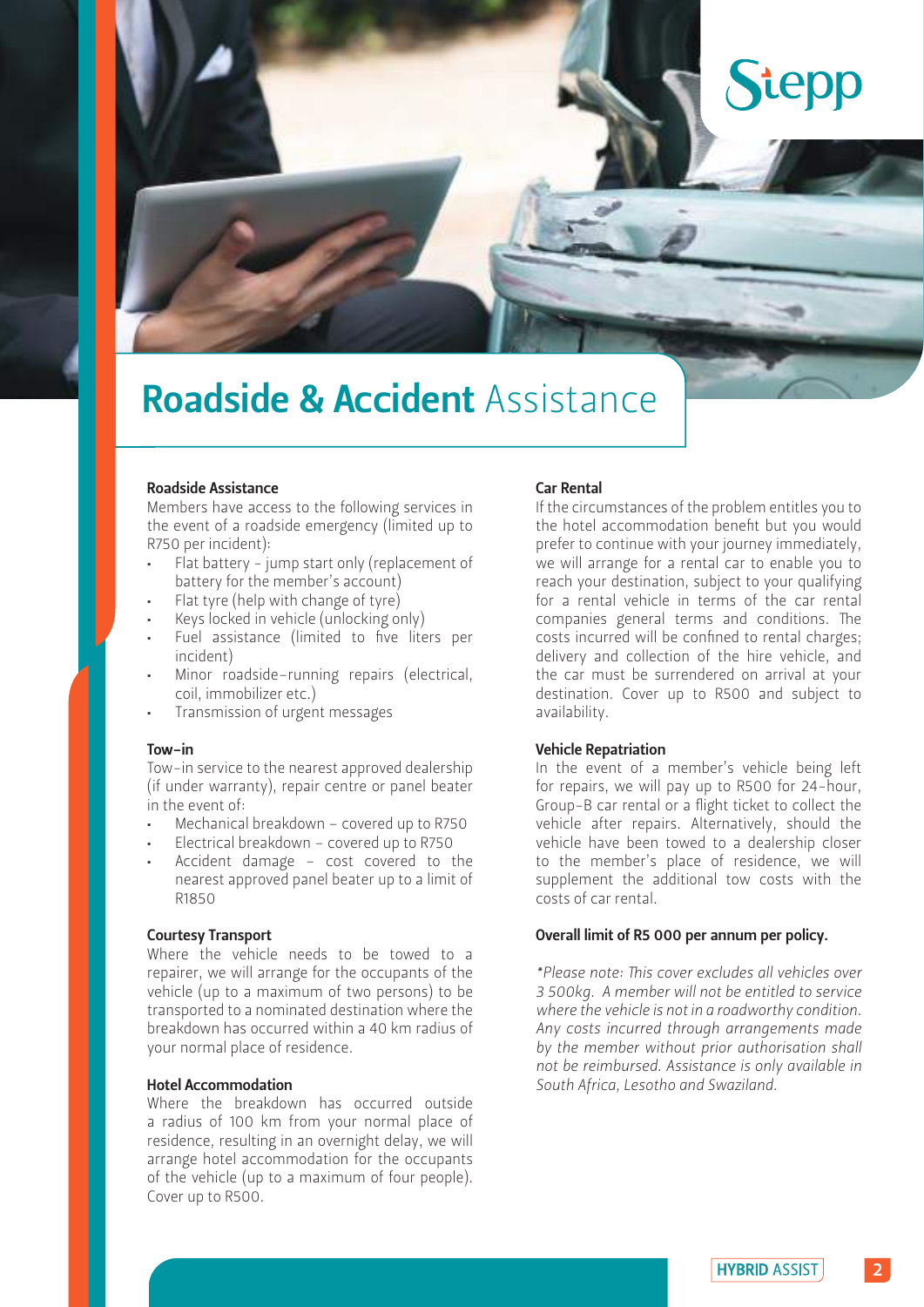## Stepp

### Home Assist

### Fixtures, Fittings and Services

In the event of a home emergency, we will arrange for an appropriate repairer (electrician, plumber, locksmith and glazier) to address the problem at one nominated address (call-out fee and first hour labour is covered, thereafter normal rates apply). Please note that all parts and materials used are excluded and will be for the members account. Maintenance related issues are not covered.

*A home emergency is defined as an event that is potentially life threatening or could possibly cause structural or further damage to your property.*

Overall limit of 3 incidents or up to R2 000 per annum per policy.



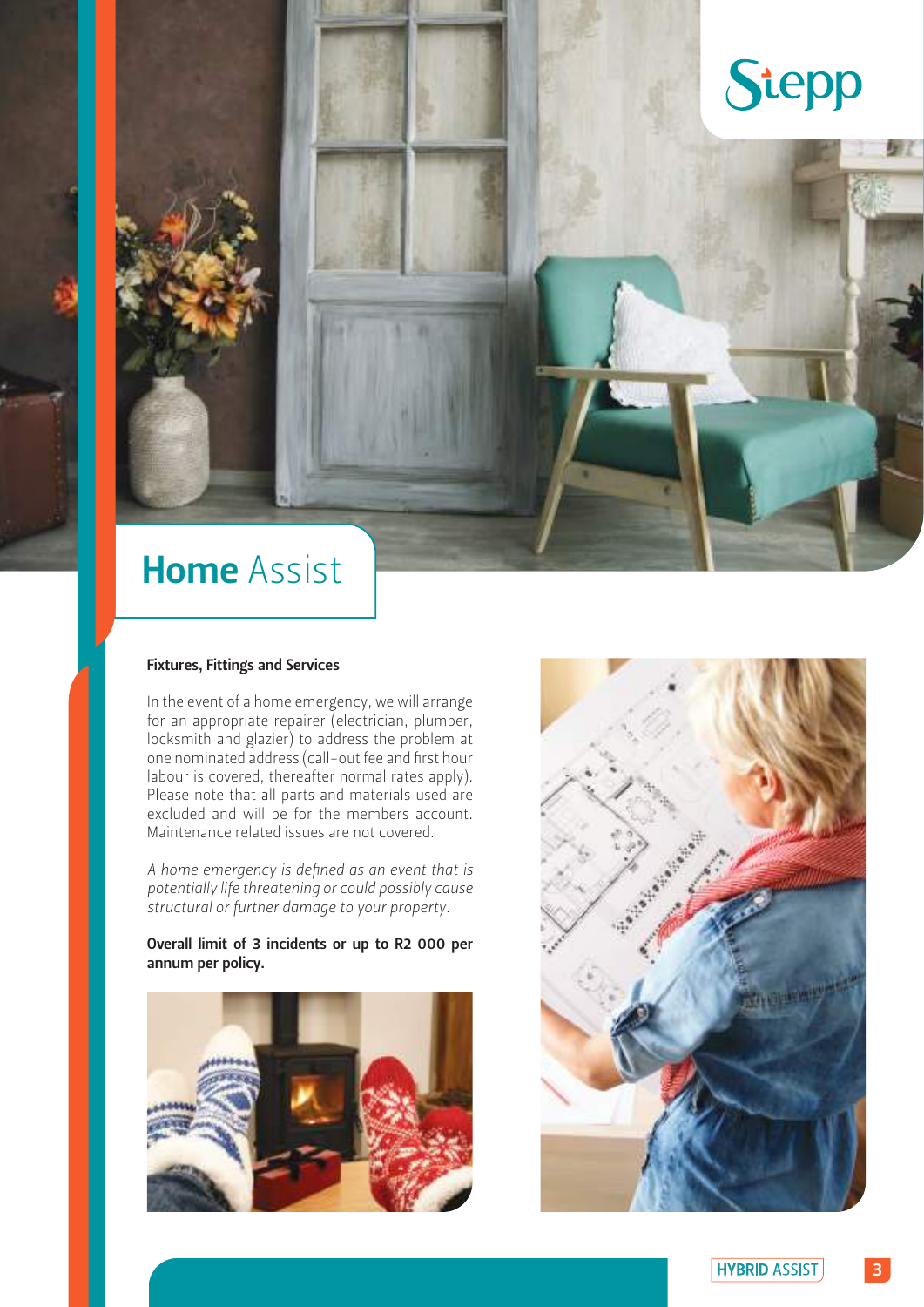

### Home Assist

#### Emergency Services Notification and Call out

We will, at your request, relay notification of emergencies to the police, traffic, fire brigade, ambulance, security or any other emergency service provider.

| <b>Type of Emergency</b> | <b>What is covered</b>                                                                                     | <b>What is not covered</b>                                                                                         |
|--------------------------|------------------------------------------------------------------------------------------------------------|--------------------------------------------------------------------------------------------------------------------|
| <b>ELECTRICAL</b>        | Distribution boards, circuits, main cables causing<br>power failure                                        | Electrical gates and doors                                                                                         |
|                          | Earth-leakage relays causing power failure                                                                 | Jacuzzi, swimming pool and borehole pumps                                                                          |
|                          | Geyser connections, thermostats and elements                                                               | Air conditioners and commercial refrigeration                                                                      |
|                          | Multiple plug points causing power failures                                                                | Repairs not complying with regulated specifica-<br>tions such as SABS and others                                   |
|                          | Lighting strikes on wiring causing power failures                                                          | All electrical motors (electric gate motors etc)                                                                   |
|                          | Multiple burnt connections on wiring or plug<br>points causing power failure                               | White Appliances (Stove, Refrigerator, Dishwasher<br>etc)                                                          |
|                          | General House Wiring                                                                                       |                                                                                                                    |
|                          | Connections to all electrical motors causing power<br>failure                                              |                                                                                                                    |
|                          | Municipal connections inside the property causing<br>power failure                                         |                                                                                                                    |
| <b>PLUMBING</b>          | Burst water connections and pipes that are caus-<br>ing further structural damage                          | Concealed pipes are not covered.<br>Specialist are not covered e.g Leak Detectors                                  |
|                          | Overflowing blocked drains (internal & external)<br>that can cause further structural damage               | Specialist are not covered e.g Drain specialist like<br>Roto-Rooter & Drain Surgeon                                |
|                          | Geyser Problems (No hot water - dependent on<br>case circumstances, water pressure, overflowing<br>geyser) | Repairs not complying with regulated specifica-<br>tions such as SABS and others.<br>Replacement of a burst geyser |
|                          |                                                                                                            | Jacuzzis, swimming pools and boreholes                                                                             |
|                          |                                                                                                            | Leaking tap that runs into a basin or shower                                                                       |
| <b>LOCKSMITH</b>         | If keys are broken off or lost for a main entrance<br>or exit of the house                                 | Outbuildings and garages                                                                                           |
|                          | If a child is locked inside the house or any room<br>within the house                                      | Padlocks                                                                                                           |
| <b>GLAZIERS</b>          | Any glass that has been damaged or broken and is<br>causing a security risk to your premises               | Mirrors or any specialised glass                                                                                   |
|                          | PS. Any other cases we will be able to assist the client but they will be liable for ALL the costs         |                                                                                                                    |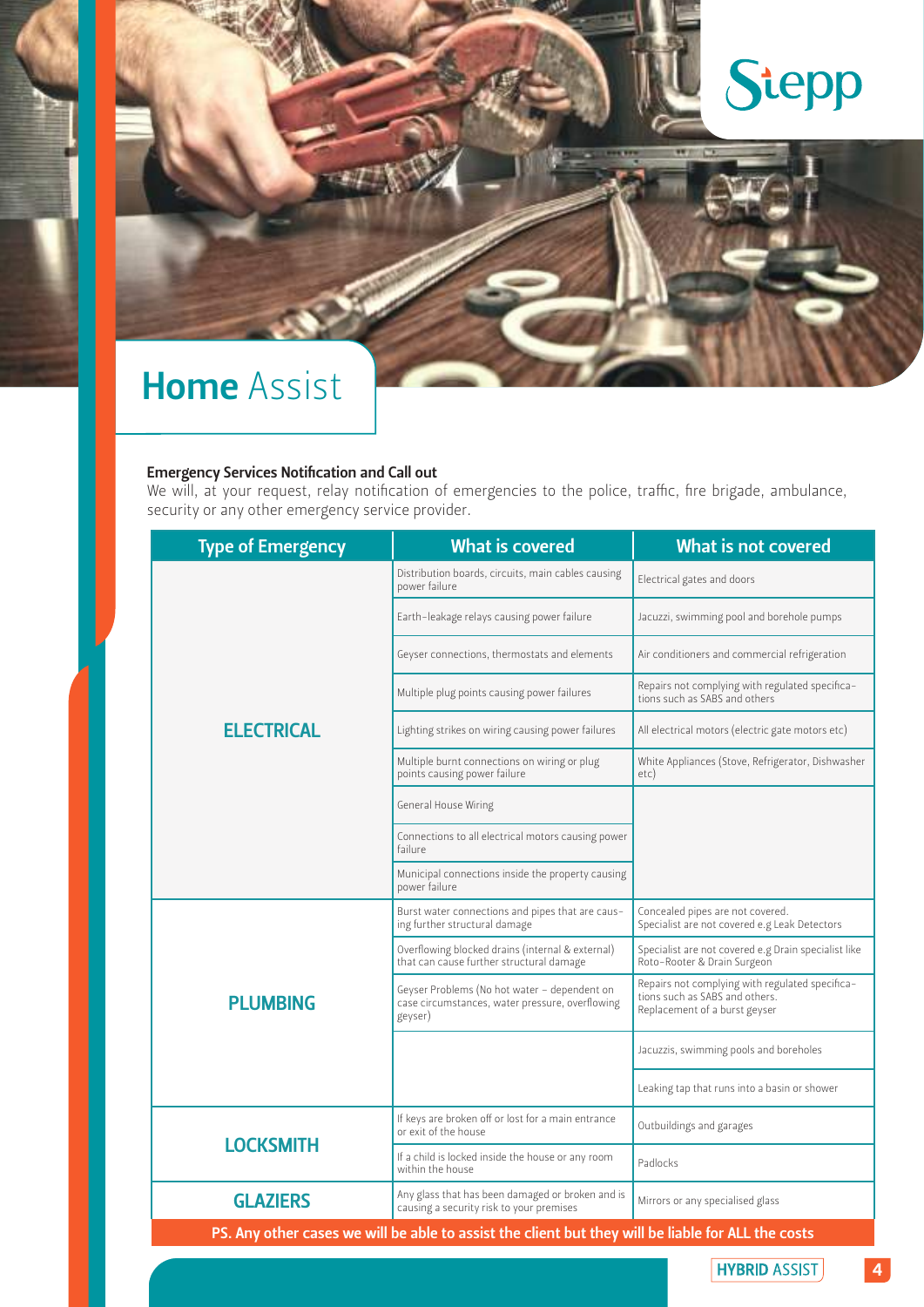

### Crime Victim Assist

### Crime Victim Assist

This is a 24 hour crisis management product to assist you in the event of a hi-jacking or Home Invasion. We will assist with the following:

- In the case of your cell phone being stolen in a hi-jacking, we will provide you with a cell phone loaded with pre-paid airtime to the value of R100
- In the case of your vehicle being hi-jacked, we will provide you with Group B car hire for 48 hours to keep you mobile
- In the case of your credit card being stolen, we will provide you with a pre-loaded debit card up to the value of R500 to assist you in the interim
- In the case of your keys being stolen in a hi-jacking, we will send a locksmith to your house to assist you with your locks, up to the value of R1 000 per annum
- In the case of you being hi-jacked at your place of residence, we will place a security guard at your house for 24 hours
- In the case of your home being invaded, we will place a security guard at your house for 24 hours after the invasion has taken place
- In case of your home being invaded, we will provide hotel accommodation to the value of R1 000 per annum.

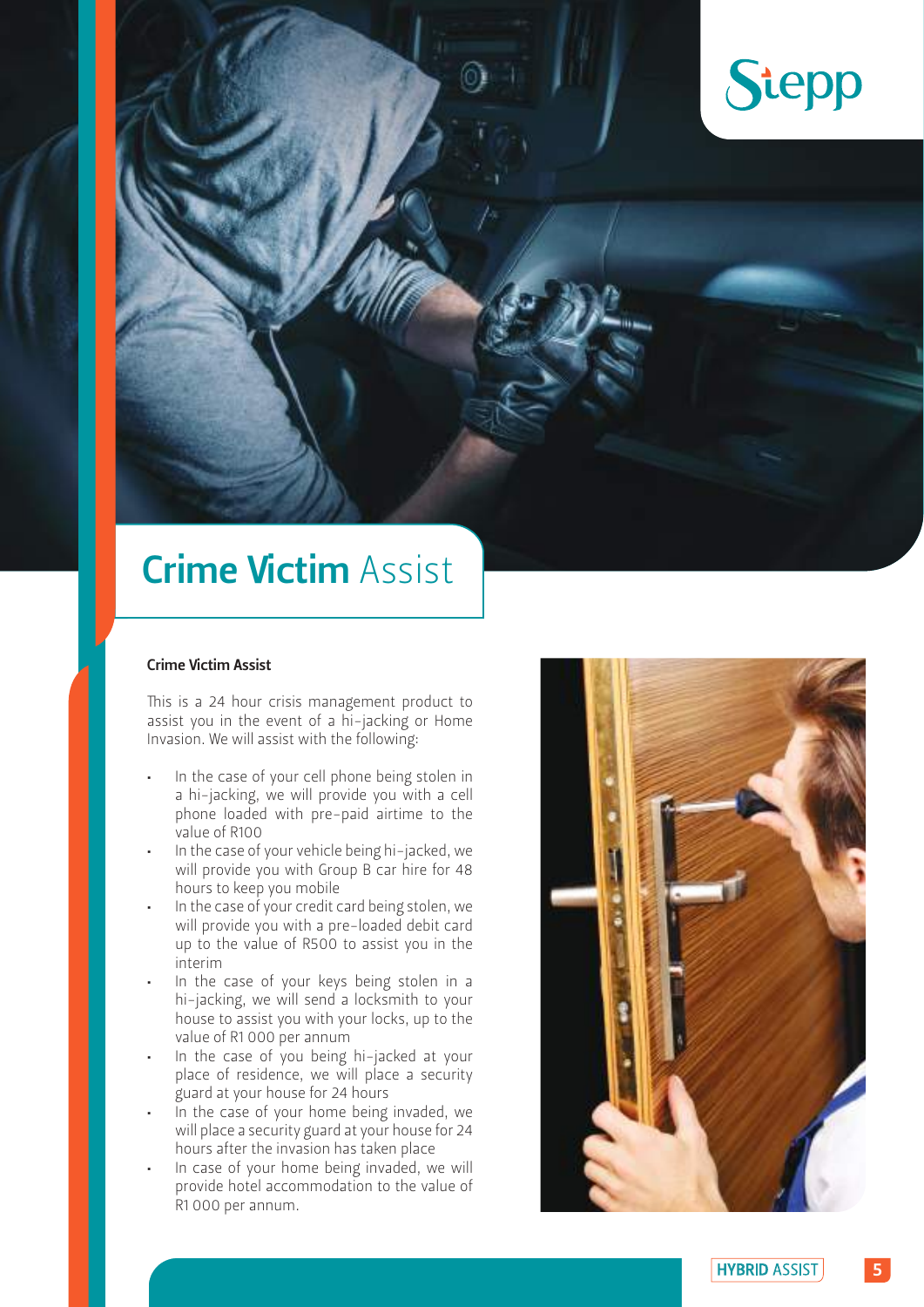

### **Intelligent Panic**

In a panic situation, you never want to be alone! Intelligent Panic provides you and your loved ones with 24 hour access to your own experienced crisis manager – who will help you through your emergency.

### You never have to remember an emergency number again!

Intelligent Panic is a breakthrough in emergency support – you will never have to remember another emergency number again. Intelligent Panic has access to every emergency service you may need, as well as access to your own security company, medical information and other useful contacts.



#### You will never be alone in an emergency!

The Intelligent Panic service provides you with your very own crisis manager. When you are in an emergency – WE take charge! Your crisis manager will call you back on your cell phone and help you through your crisis – whatever that may be.

Do you need emergency medical advice over the phone, do you need to find a doctor or an ambulance fast, have you been involved in an accident – or are you lost and feeling vulnerable? Intelligent Panic is there for you.

#### Access every emergency support service out there from one button on your cell phone.

To have access to Intelligent Panic, you need to register and then choose one number on your cell phone that acts as your panic button. In an emergency, just press that one number – and we take charge of the rest. Your crisis manager will call you back and access the most appropriate support that you need. Your crisis manager will be in telephone contact until your crisis situation is resolved.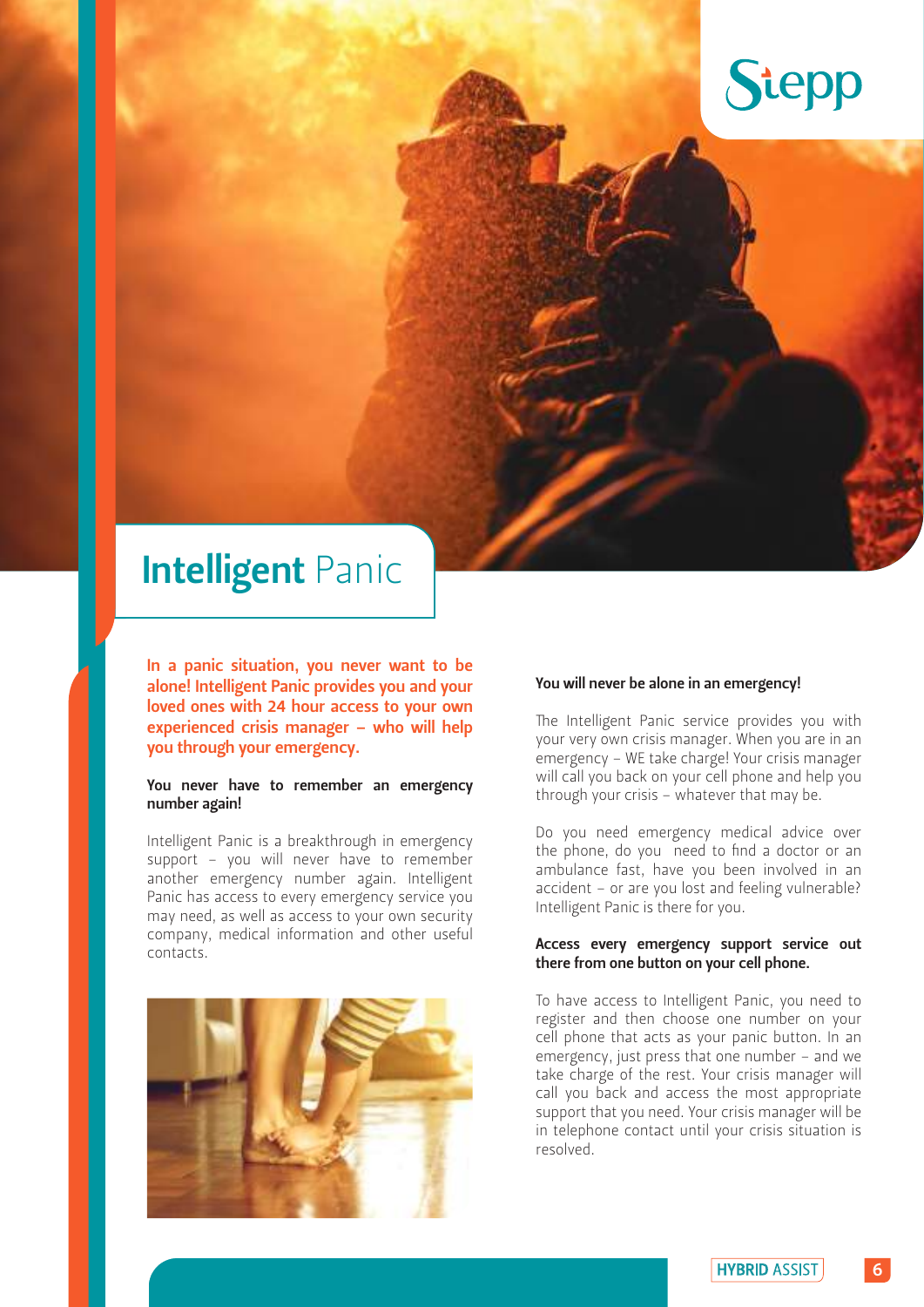

### **Office Assist**

### Fixtures, Fittings and Services

In the event of a office emergency as a result of breakage of fixtures and fittings, we will arrange for an appropriate repairer (electrician, plumber, locksmith, glazier etc.) to address the problem at one nominated address (call-out fee and first hour labour is covered, thereafter normal rates apply). Please not that all parts and materials used are excluded and will be for the member's account.

*An office emergency is defined as an event that is potentially life threatening or could possibly cause structural damage to a property.* 

### Overall limit of 3 incidents or up to R2 000 per annum per policy.



### Emergency Services Notification and Call-out

We will, at your request, relay notification of emergencies to the police, traffic, fire brigade, ambulance, security or any other emergency service provider.

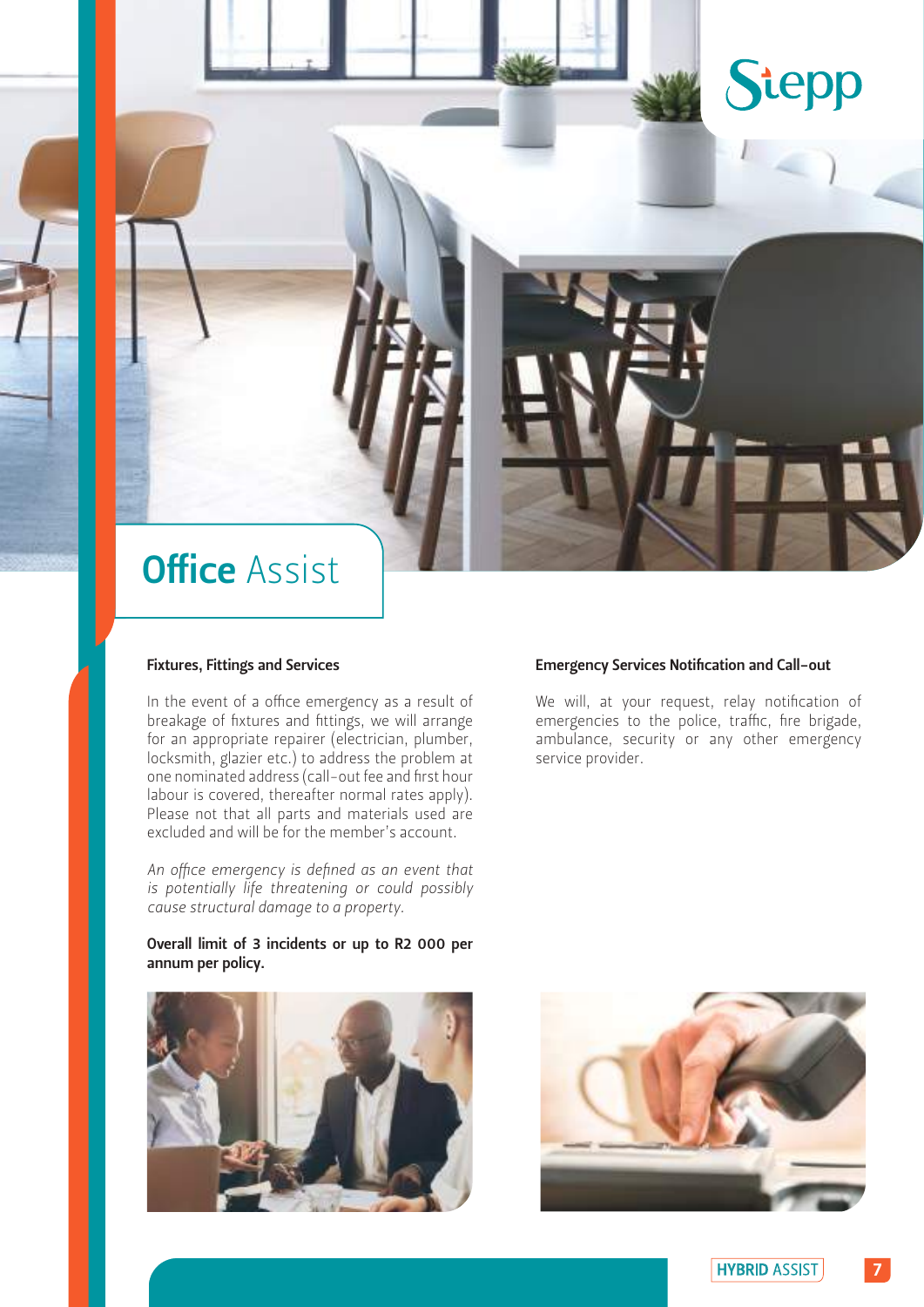

## **Emergency Medical Service**

### EMERGENCY MEDICAL ASSIST

The following benefits are advisory services only:

- Medical advice and information
- Emergency telephonic advice and information, 24-hours, seven days a week
- Referrals to crisis lines
- Referrals to medical practitioners and facilities

The following benefits are on an access basis only (all costs are for your account):

- Emergency medical response to the scene of an incident
- Emergency medical transportation to the nearest appropriate medical facility
- Inter-hospital transfer
- Medical repatriation
- Escorted return of minors
- Compassionate visits
- Repatriation of mortal remains

*Please note: This cover is only valid for emergencies within the borders of South Africa*



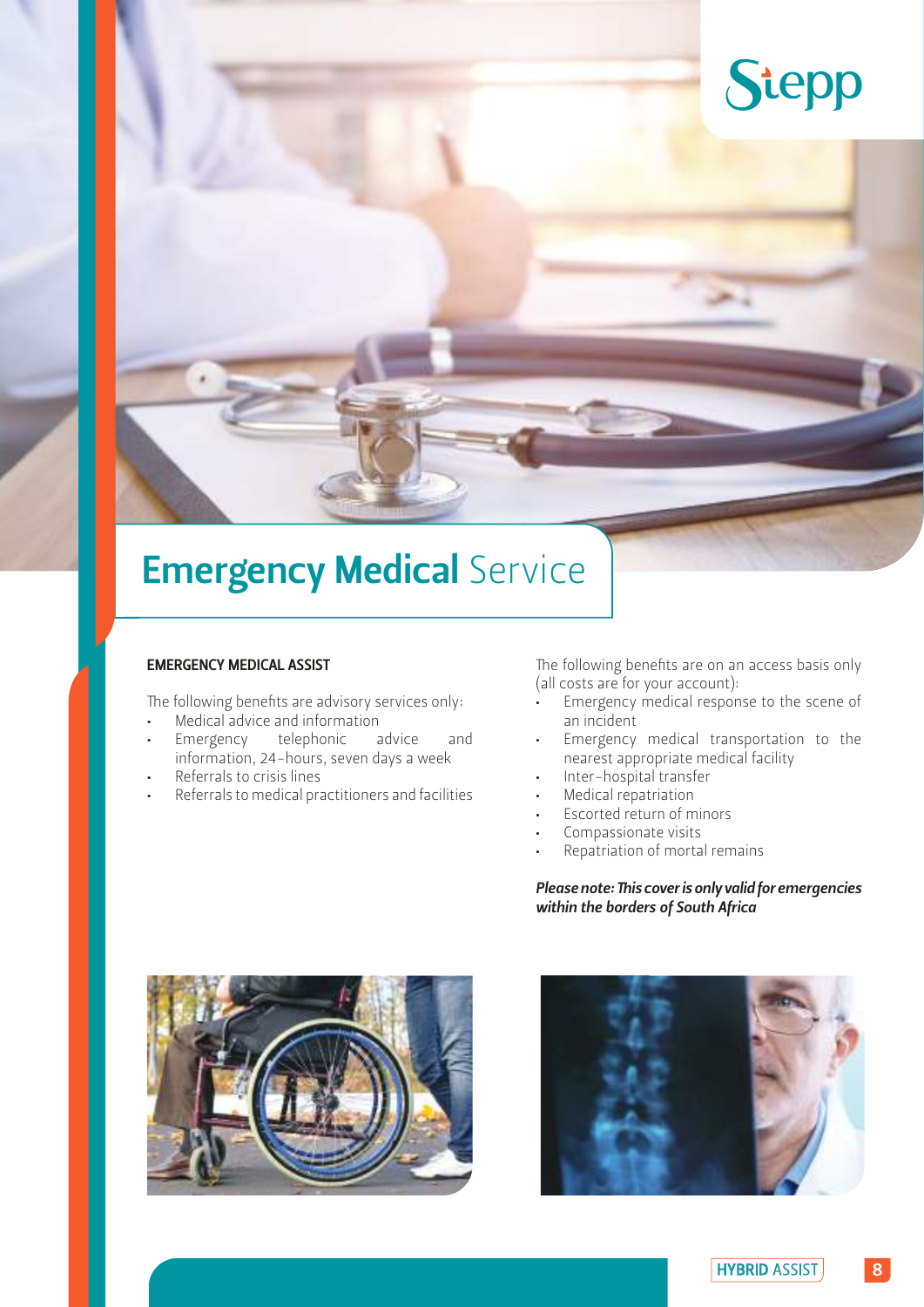## Stepp

### Legal Assist

### 24 hour Legal Advice

Assist members and their immediate family have on-going access to a 24-hour legal advisory service on any aspect of the law such as criminal law, family law, constitutional law, child law, labour law, Driver Protect, etc

### 30-Minute Free Consultation

This service involves a free initial 30-minute consultation should any matter require legal action. The member will then be referred to a lawyer who forms part of our national network for a direct free 30-minute consultation.

### Free Standard Legal Documents

If a member requires a purchase, sale, lease, or prenuptial agreement, employment contracts, etc, we will provide these free at his or her request. The member will also be advised on the application of each of these documents and the procedures and principles that apply.

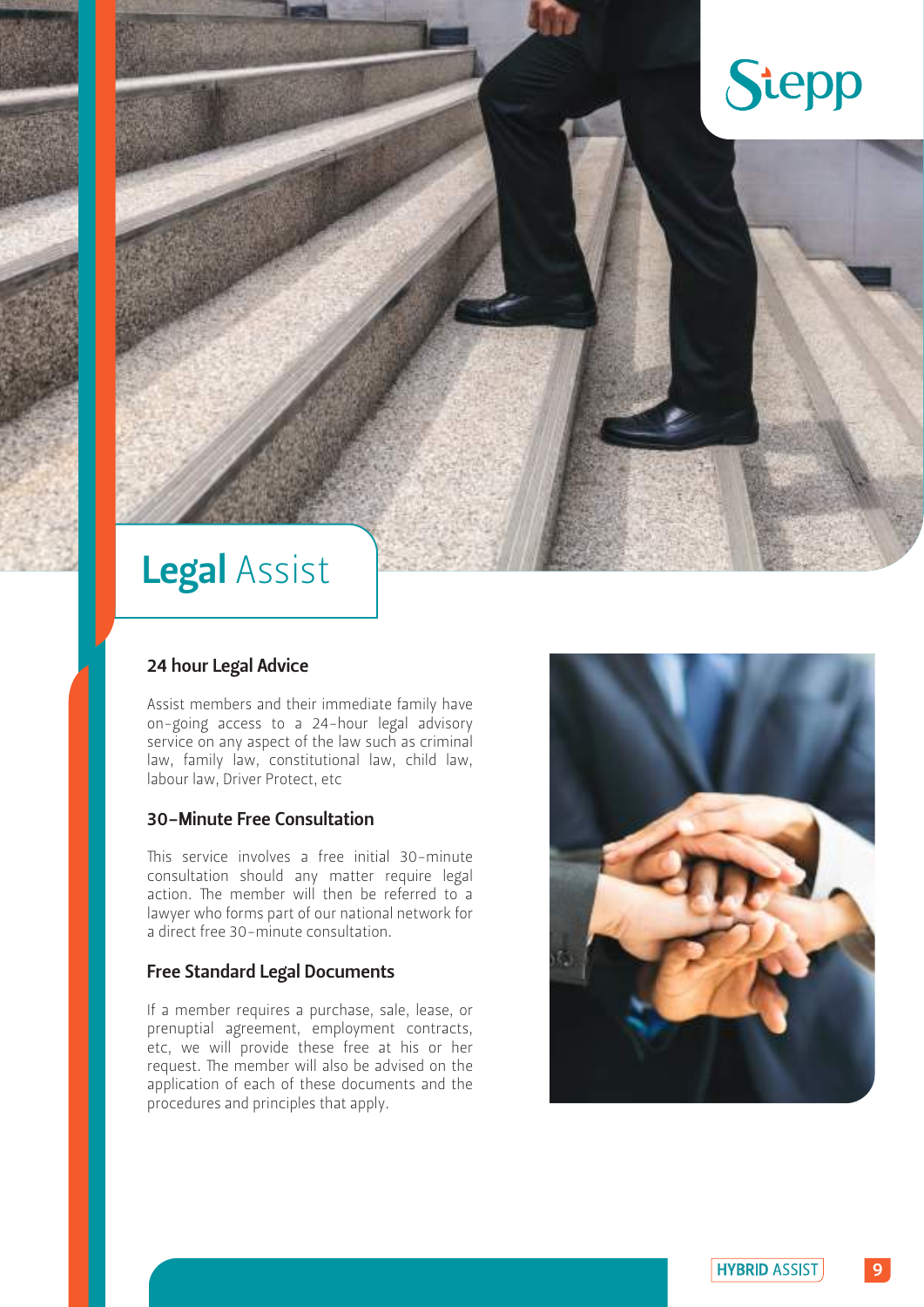

### **HIV** Assist

### 24-hour HIV-Protection Service

The HIV-protection treatment service ensures confidential testing and treatment within the 72 hour window period. It includes:

- 24-hour access to trauma counsellors, providing telephonic trauma counselling as well as counselling for post-traumatic stress disorder
- Three HIV related trauma consultations with a specialist, which can either be a general practitioner, trauma-trained registered nurse or trauma counsellor
- Three HIV-blood tests one immediately after the incident and the second and third at six weeks and three months respectively
- Access to STD-preventative medication
- Access to anti-retroviral or prophylactic therapy
- Access to the "morning-after pill"

### Free 28 day Post-exposure prophylaxis should it be appropriate

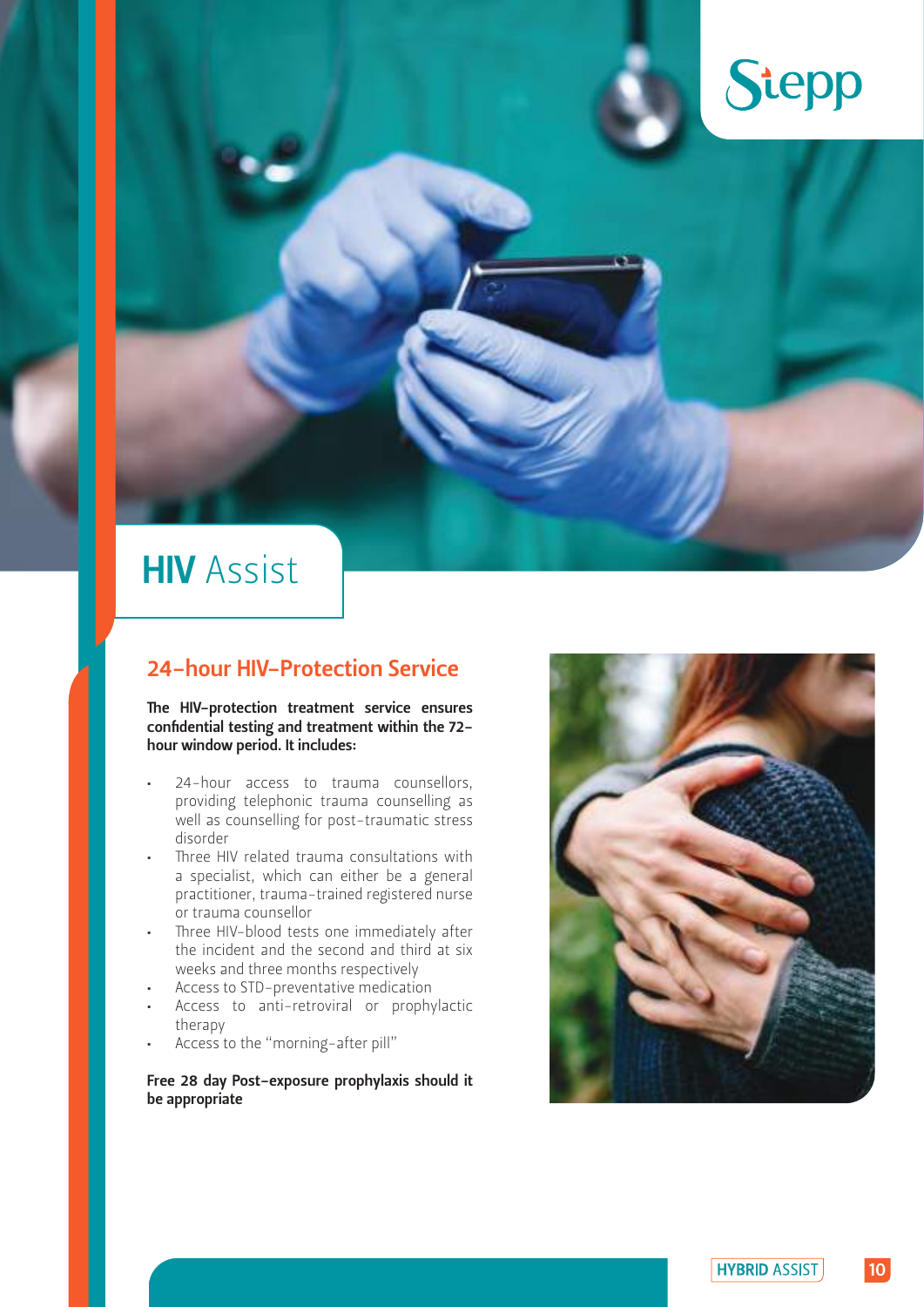

### Home Safe Chauffeur

This product is designed to encourage you to drive responsibly. Statistics show car incidents as a result of drinking and driving account for a large percentage of accidents on our roads, especially at night.

### Benefits are as follows:

- We will ensure that you and your vehicle arrive home safely. We will dispatch a vehicle with two drivers (where possible) and drive you home in your own car
- All drivers are in possession of a public driver's permit, carry a cellphone and dress professionally. The drivers all speak English
- You are entitled to use this service 6 times per annum. Each incident is capped at R500 rand, any costs incurred over and above this will be for the client's account

#### What are the terms and conditions?

- Bookings can be arranged between the following hours:
	- Mondays to Thursdays 17:00 01:00
	- Fridays 15:00 03:00
	- Saturdays 16:00 02:00
	- Sundays 16:00 00:00
- The service is available within a 50km radius of city centres in Johannesburg, Pretoria, Durban, Cape Town, Nelspruit, Polokwane, Kimberley, Port Elizabeth, East London, George, Bloemfontein and Pietermaritzburg.
- Ad hoc or last minute requests will be accommodated by the Service Provider on a best-effort basis with a maximum expected delay of 90 minutes. This Service is subject to the availability of a standby team at the time of the request
- Pre-bookings for public holidays need to be made before 17:00 on the day before the public holiday.
- At the specified time and location, the call centre will notify you that the pick-up driver has arrived at which time you will have 15 minutes to meet the driver. After the 15 minutes, the call centre will notify you that the pick-up driver will be leaving and the trip will be cancelled.

#### Cancellation and rescheduling fees:

Two hours prior to booked collection time – Rnil

One hour prior to booked collection time – one incident will be eliminated